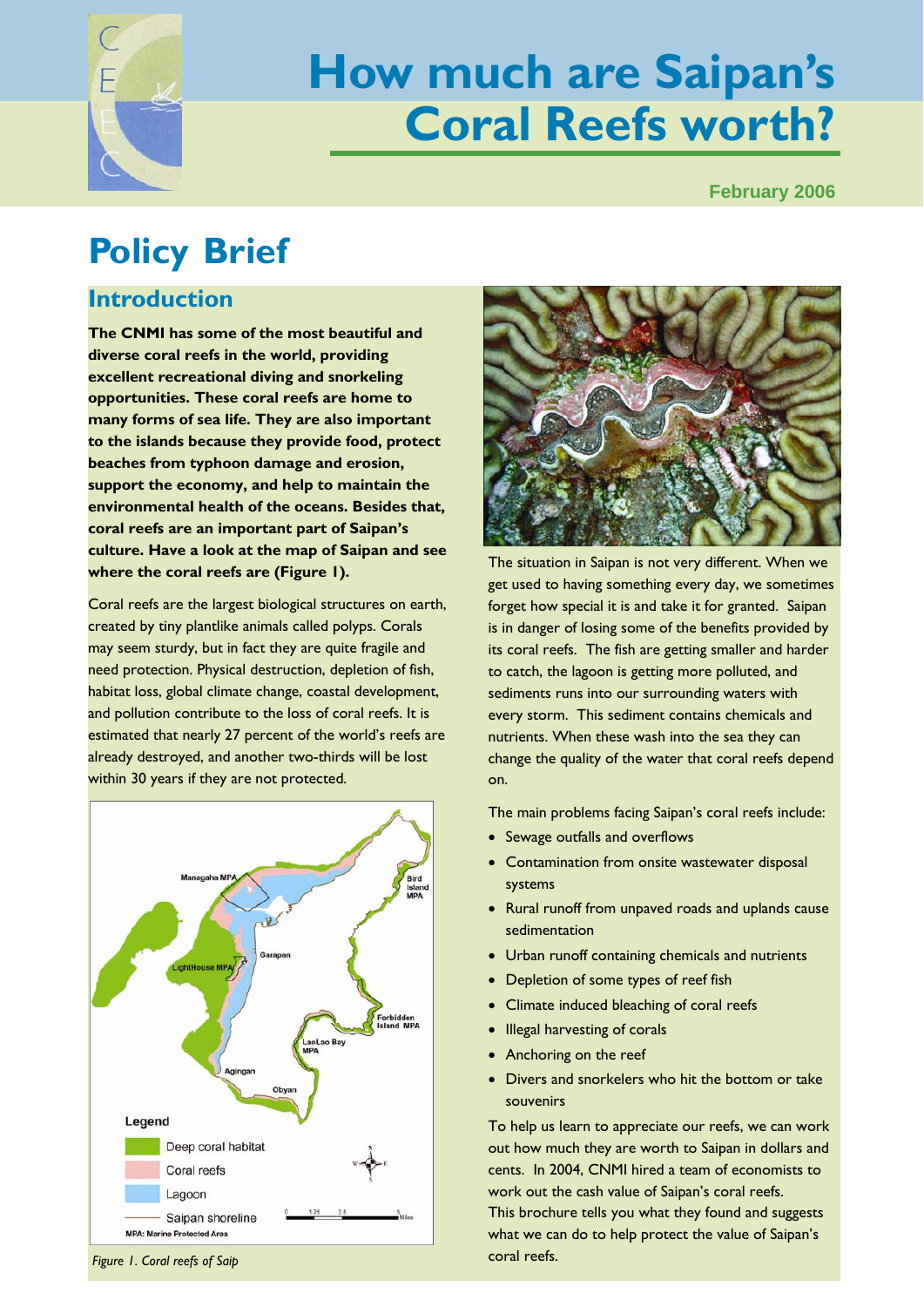## **Important Questions:**

- How do we on Saipan use coral reefs? How important are coral reefs in our daily lives?
- It costs money to take care of coral reefs. Would people on Saipan be willing to pay to help protect the reefs? If so, how much?
- Tourists like to visit coral reefs and pay to go diving and snorkelling. Other activities such as selling reef fish also make money. What are the different ways that coral reefs bring in money for Saipan? How much is each activity worth each year?

All of this information was used to calculate the cash value of Saipan's coral reefs. This is called working out the **Total Economic Value.** Before we find out the cash value, let's see what the economists discovered.

### **How do people on Saipan use coral reefs?**

Four hundred different families were interviewed to find out. Here are the results:

#### *Fish to eat*

Fresh fish is still an important part of mealtimes for people on Saipan. Most families eat fish two to three times a week. Most of this fish is purchased from stores or roadside vendors rather than caught by family members. However, nearly one third of bought fish comes from Saipan's reefs (31%). So, coral reefs are important in providing food to eat.



#### *Fishing*

**2** 

Fishing is an important cultural activity on Saipan, even if it is for pleasure rather than for catching fish to eat or sell. Twenty percent of all the people interviewed are active fishermen and go fishing once every week or two. The most popular fishing methods are spear fishing with snorkeling gear, hook and line fishing at shallow depths, and trolling. For some people, giving fish to family and friends is a way of showing they care for that person, while for others it is traditional. Only a few fishermen on Saipan sell part of their catch.



#### *Recreation*

Coral reefs are part of daily life for many of us on Saipan. The study found that 94% of us swim and wade in the ocean, 97% of us have beach picnics and barbeques, 25% fish for reef fish, and 15% snorkel on a regular basis.

To continue enjoying these activities in the future, the families said that they needed three main things: clean, clear and safe water; good public facilities (e.g. barbeques and restrooms); and clean, wide beaches.

#### *Environmental Awareness*

Many people who live on Saipan have noticed changes in the coastal environment. More than half said that it has gotten worse in their lifetime (58%). The water is much more polluted now and there are fewer fish to catch. Positive changes in fishery resources have been observed since the 2002 ban on the use of spear fishing with scuba, and the 2003 restrictions on the use of gill, drag, and surround nets in the CNMI. However, many people who live on Saipan have noticed that fishery resources in many areas are still not what they were in the past.

If you were the Governor of Saipan, what would you do to improve the coastal environment? All 400 families surveyed were asked this same question. The three most popular suggestions were:

- a) Improve the sewage system (e.g. repair and extend sewage pipes).
- b) Set and enforce stricter rules on development.
- c) Educate children and adults about the marine environment.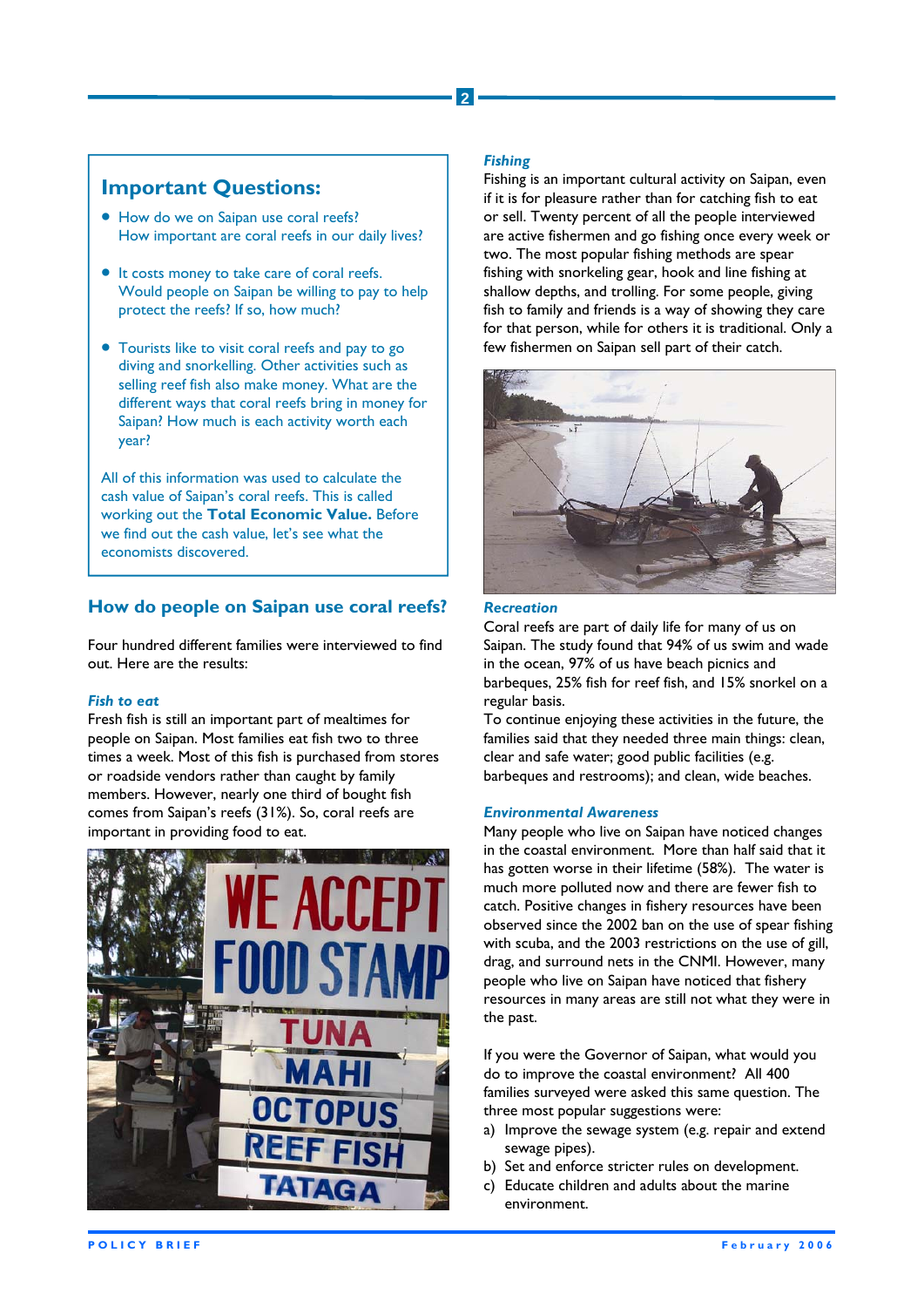By asking people who live on Saipan about their relationship with coral reefs, we know that the coastal environment is extremely important to daily life. Imagine life without beach barbeques, swimming in the sea, snorkeling, eating fish for dinner and going fishing! People don't want to see their coastal environment change for the worse. So there is strong local support for better protection of coral reefs. But it costs money to take care of coral reefs. Would people on Saipan be willing to pay to help protect the reefs? If so, how much? Before we can answer that question, we need to look more closely at everything coral reefs provide.

#### **Local willingness to pay for protection of coral reefs**

It is easy to measure some values of coral reefs on Saipan, such as the price of fish or seaweed. They are called market goods because they are sold through markets and have a cash value. Other values of coral reefs are more difficult to measure, like beach visits and snorkeling. This is because they are not directly sold or traded in the market, and so are called **non-market goods** or values.



Coral reefs also provide a number of benefits such as coastal protection from storms. On Saipan, one cultural benefit provided by reefs is the seasomal runs of juvenile ti'ao (baby goatfish), e'e (jacks) and manahak (baby rabbitfish). These are times of special significance that bring families and friends together to share in the harvest. Again, these are hardly traded in the market so they don't have a cash value. However, it is important to include all goods and services in our calculation of **Total Economic Value** of coral reefs. This includes cultural benefit. This will give us a clear idea of just how much coral reefs in Saipan are worth.

The 400 Saipan families considered two **non-market values** of coral reefs to be equally important: recreation; and culturally important reef fish. People are willing to pay more tax (up to \$60 more each year per household) to reduce pollution, which they see as the main threat to the reefs. This is so they can continue to enjoy these values or benefits in the future.

#### **What are the different ways that coral reefs bring in money for Saipan?**

Our study looked at how people who live on Saipan use coral reefs. Other people, such as tourists, also value coral reefs. In fact, the beautiful marine environment on Saipan is the main attraction for tourists. The economists looked at all the different benefits that coral reefs provide to Saipan. These are tourism, recreation, fisheries, coastal protection, amenity and research. The sum of these five benefits forms the Total Economic Value, the entire cash value of Saipan's coral reefs.

#### *Tourism*

**3** 

Tourists mainly come to Saipan to enjoy the clean beaches and beautiful coral reefs. Nearly one third (30%) of all the money tourists bring into Saipan depends on healthy marine environments. With almost **half a million tourists** visiting Saipan every year, this value is estimated at as much as \$42 million per year. This large value shows that without a healthy marine environment, many visitors would chose to go to other destinations. This would lead to substantial losses to numerous companies and employees involved in the tourist industry of Saipan.



#### *Recreation*

There are many different types of ocean recreation on Saipan. They include diving, snorkeling, jet skiing, kayaking, padding, swimming, bananna boating and windsurfing. People pay to do these activities so they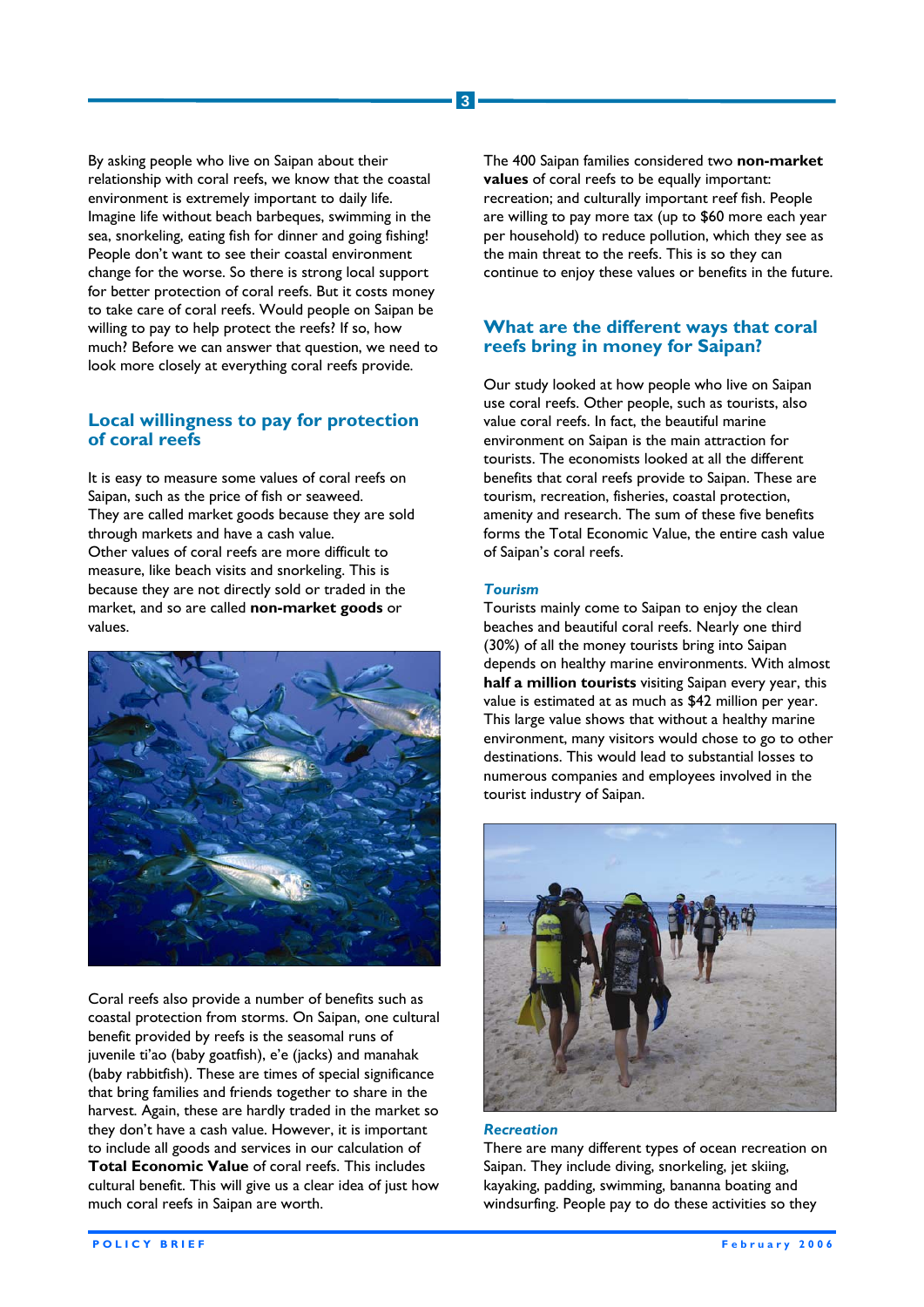are an important source of income for the CNMI. The economists focused on diving and snorkeling, since these uses are the most dependent on healthy coral reefs. The average number of dives by tourists is around 200,000 per year and these are worth \$4 million dollars. If you add together the value of all the water sport activities it comes to \$5.8 million per year.

#### *Fisheries*

Reef fish have been and are still an important part of the weekly diet on Saipan. Although there are noticeably fewer fish available to catch, coral reefs are still important places for fish to live. The market value of reef fish that are caught and sold for money is \$0.43 million per year. The non-market value of reef fish is the cultural value of fishing based on Saipan's fishing tradition, sharing fish with family and friends and enjoying the ocean. This value is \$0.83 million year (which is nearly twice as much as the market value). The total fishery value is \$1.25 million dollars per year.

#### *Coastal Protection*

Coral reefs help to protect land and buildings on Saipan from storm damage. They do this by absorbing the energy from the waves. If there were no coral reefs on Saipan, there wouldn't be as much sand on the beaches. Houses and hotels built near the beach would also be much more at risk from storms. The coastal protection value of coral reefs in Saipan is about \$8 million per year.



#### *Amenity*

Houses and hotels close to beautiful coastal environments are worth more money than those farther away. Beachfront houses that enjoy an ocean view are particularly valuable. Likewise, hotel rooms and condos can charge more if they are near the beach and have ocean views. The economists looked at lots of different information about land and real estate prices in Saipan. They estimated the amenity value was worth \$3 million per year.



#### *Research*

**4** 

Biodiversity is the number of different animals and plants in our environment. Natural and man-made disturbances have affected Saipan's coral reefs by reducing the number of species that can exist (biodiversity). Two ways to preserve biodiversity are to set up marine reserves and to manage our watersheds. Saipan has a number of marine reserves. These are important sites for producing fish and for monitoring and research about how coral reefs work. In the past seven years alone, federal grants and international organisations have provided more than \$5.5 million dollars to learn about Saipan's marine environment and biodiversity. That works out to a value of \$0.8 million per year.

#### **Total economic value**

These five benefits (tourism, recreation, fisheries, coastal protection, amenity and research) were added together to find out the Total Economic Value of coral reefs in Saipan. The Total Economic Value is nearly \$61 million per year. That's how much money healthy coral reefs are worth to CNMI each year. They are a big asset to Saipan's economy and culture. Figure 2 is a pie chart that shows how much each benefit contributes to the Total Economic Value.



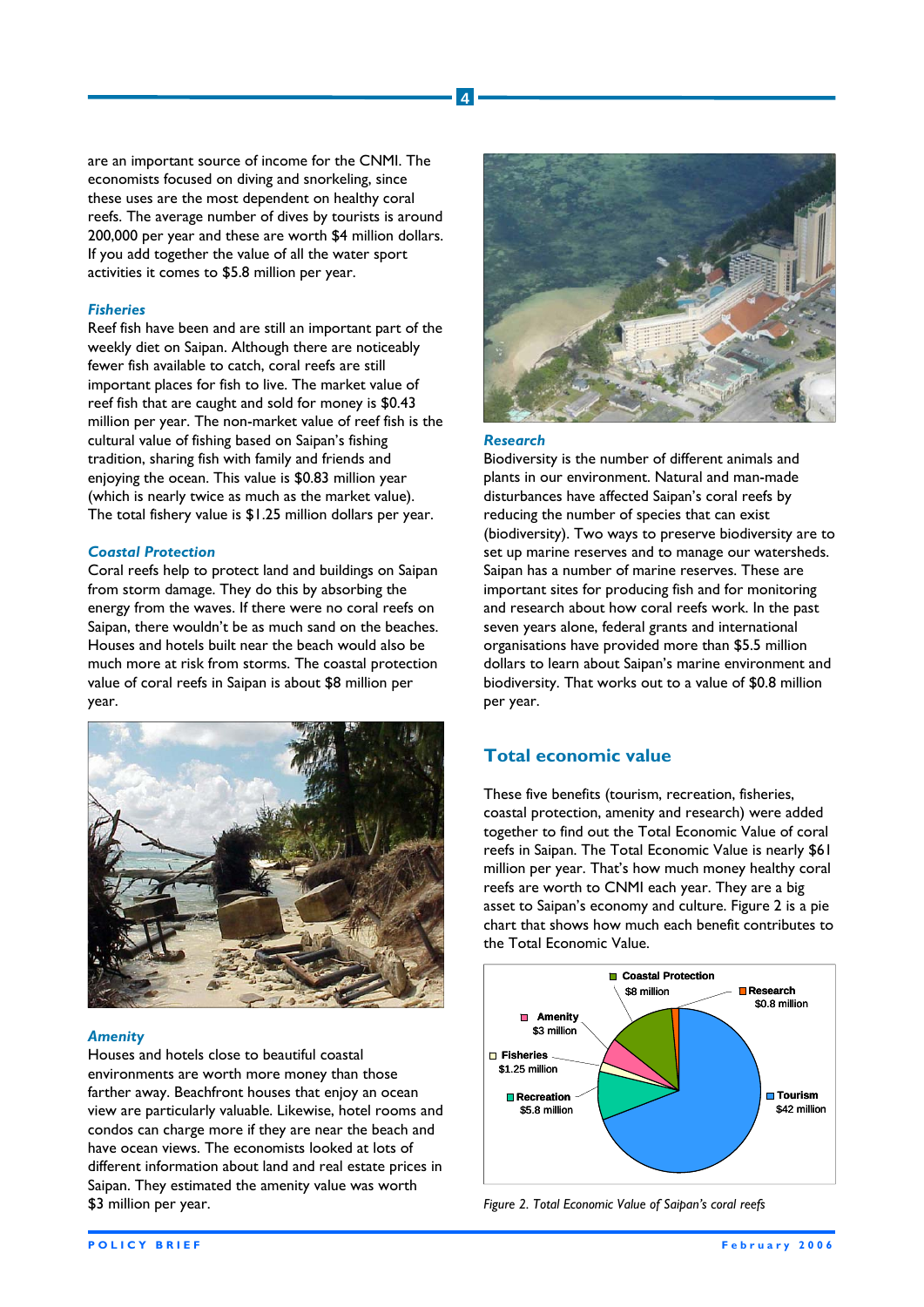

*Figure 3. Total Economic Value (in \$ /hectare/year) Figure 4. Threats to Saipan's reefs* 

#### **Which reefs are the most valuable?**

Not all of Saipan's coral reefs are worth the same amount of money. With a limited amount of money to spend on protection, CNMI needs to know which reefs are the most important. One way to work out which reefs are most valuable is to use a computer mapping tool called Geographic Information Systems. These maps show us the location of the most valuable reefs. They also show those reefs that are in most danger from pollution and muddy run-off (see Figures 3 and 4).

If you look at Figure 3, you will see that the most valuable reefs are the green ones. These are mostly small reefs located within 200 meters of the most popular diving and snorkeling spots (e.g. Managuha Island, Grotto). These reefs are worth nearly \$130,000 per hectare! The reefs that are in most danger from pollution and urban run-off are coloured brown on the second map (Figure 4). They are located just outside Garapan. The main source of pollution is nutrient-rich runoff from the Tapochau watershed that used to drain into Garapan wetlands. These wetlands filtered and cleaned the water but they were filled in mainly prior to WWII.

Now, stormwater carries nutrient-rich water directly to the reef. The Sadog Tasi sewage outfall represents a smaller contribution to pollution on Garapan reefs. If you look again at Figure 3, you may notice that some



of the most valuable reefs are the same as those in most danger from pollution! Valuable coral reefs in Laolao Bay and Obyan are also being affected by pollution and runoff from the land. This means that these are the areas that CNMI should spend money on first, in order to manage and protect reef values.

#### **How to protect the value of Saipan's coral reefs?**

Here are some recommendations:

#### *1. Tackle the problem of pollution*

Many people on Saipan are aware that pollution causes negative changes in the marine environment. Since some of the most valuable reefs are located within Garapan and Laolao Bay, these areas need special attention. Pollution problems need to be managed by:

- i) developing and implementing watershed management plans to control stormwater runoff;
- ii) ensuring that the two sewage outfalls meet the local water quality standards; and
- iii) making sure that we help everyone knows about the value of coral reefs.

#### *2. Remember that the ocean is part of local culture*

Coral reefs and the ocean are part of daily life for many people on Saipan, and have been for hundreds of years. Many people are concerned about the changes they have noticed in the marine environment.

**5**